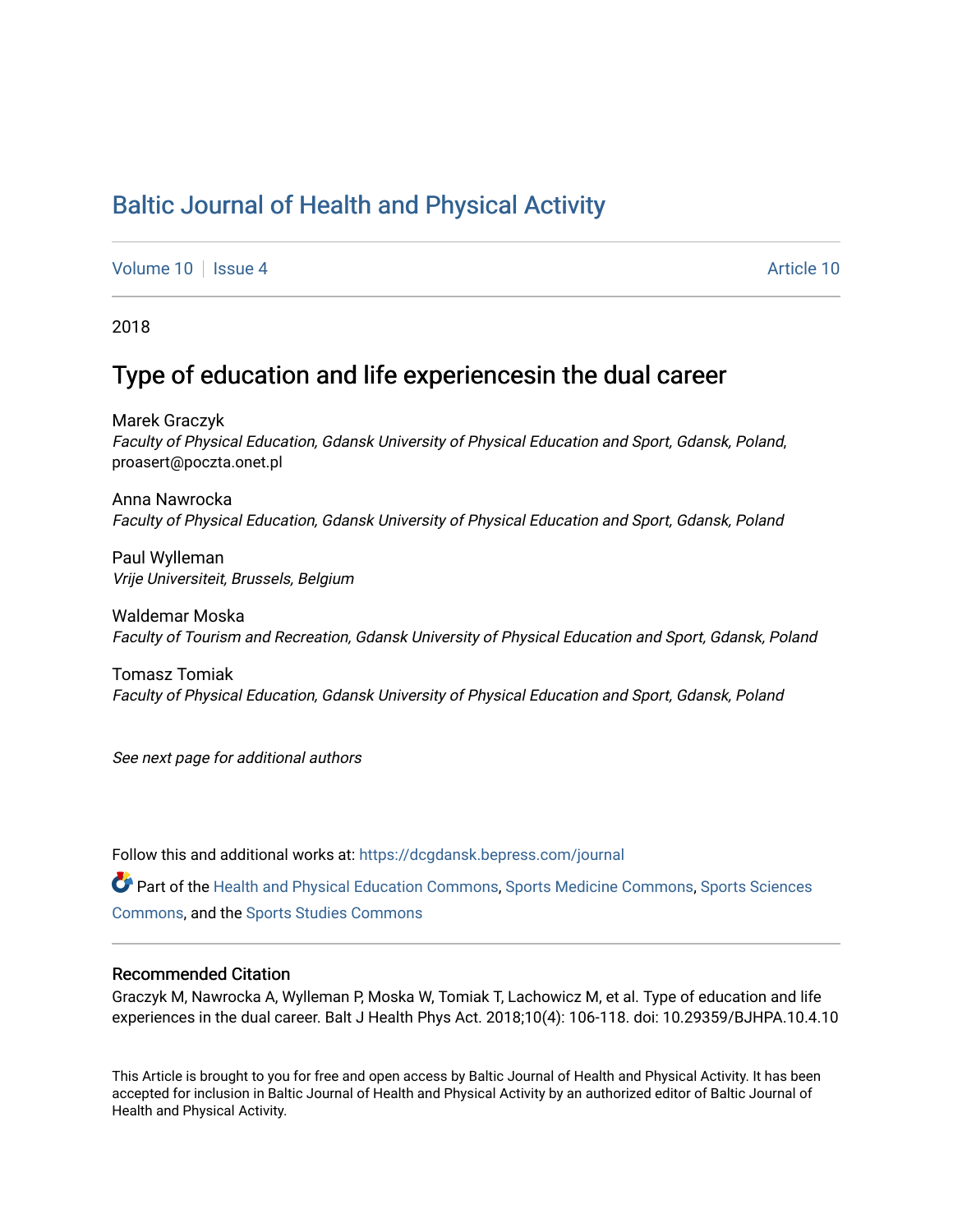## Type of education and life experiencesin the dual career

#### Authors

Marek Graczyk, Anna Nawrocka, Paul Wylleman, Waldemar Moska, Tomasz Tomiak, Milena Lachowicz, and Pawel Drobnik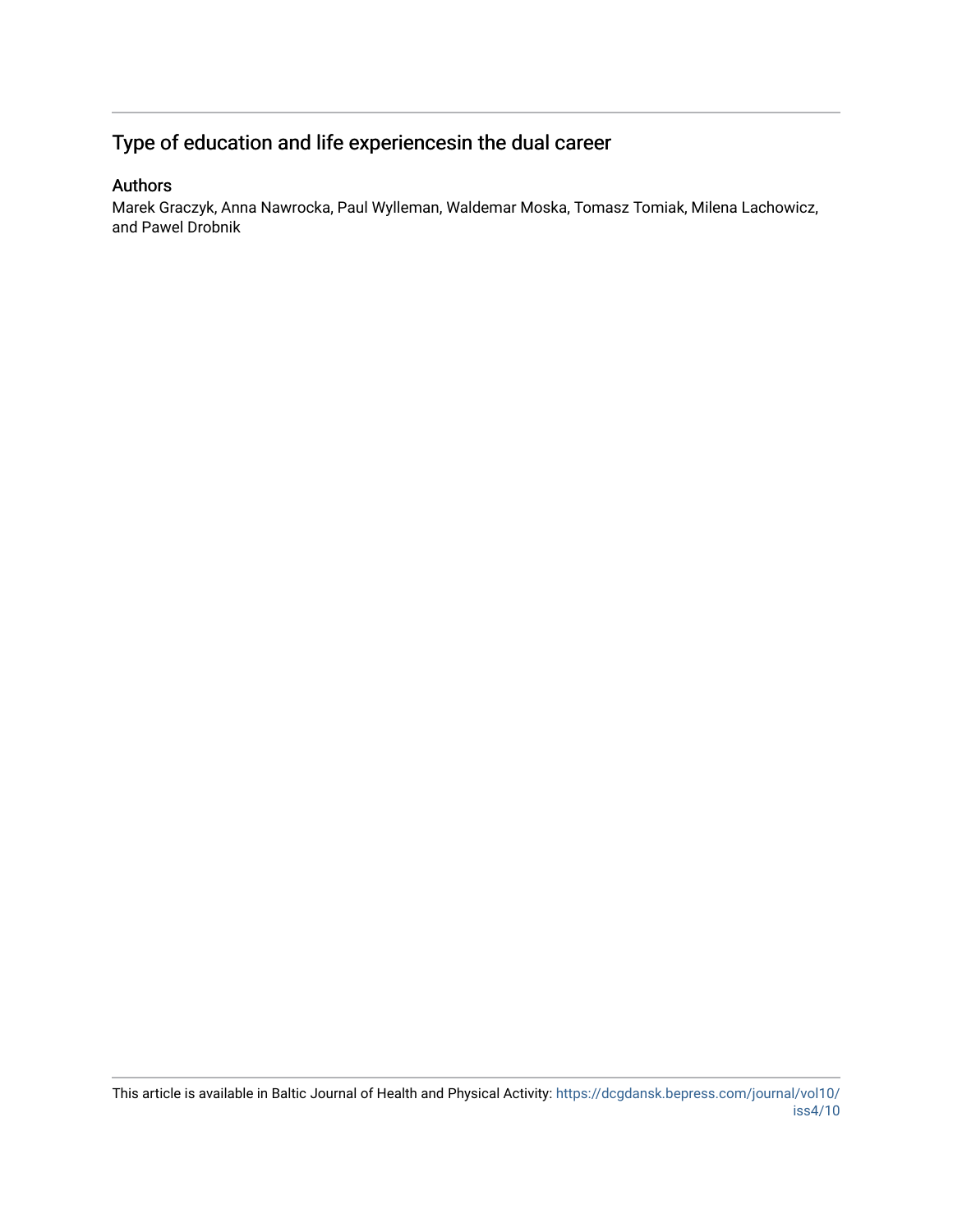# **Type of education and life experiences in the dual career**

**Marek Graczyk1 ABCDEFG, Anna Nawrocka1 DEF, Paul Wylleman2 ABCFG, Waldemar Moska3 BG, Tomasz Tomiak1 BG, Milena Lachowicz1 BG, Paweł Drobnik1 BG**

- <sup>1</sup> Faculty of Physical Education, Gdansk University of Physical Education and Sport, Gdansk, Poland
- 2 Vrije Universiteit, Brussels, Belgium
- <sup>3</sup> Faculty of Tourism and Recreation, Gdansk University of Physical Education and Sport, Gdansk, Poland

| abstract                     |                                                                                                                                                                                                                                                                                                                                                                                                                                                                              |
|------------------------------|------------------------------------------------------------------------------------------------------------------------------------------------------------------------------------------------------------------------------------------------------------------------------------------------------------------------------------------------------------------------------------------------------------------------------------------------------------------------------|
| Background:                  | The objective of this study was to check whether the type of education is related to the development<br>of a dual career in professional sport.                                                                                                                                                                                                                                                                                                                              |
| <b>Material and methods:</b> | This study used the Chi-square test of independence and Student's t test to analyze 7 scenarios (not<br>experienced and experienced) presented to the participants. A final survey-list, consisting of 38 items<br>of competences (possession and importance) and completed by 243 young people: 218 (89.7%)<br>athletes obtaining secondary education and 25 (10.3%) obtaining or having higher education.                                                                  |
| <b>Results:</b>              | There were statistically significant differences between people with higher education and secondary<br>education in terms of possessed competences, but there were no statistically significant differences<br>between higher education and secondary education in terms of the importance of competences. There<br>were statistically significant differences between people with secondary education and people with<br>higher education in experiencing scenario 1 and 5. |
| <b>Conclusions:</b>          | The results of both studies confirmed three hypotheses. It turned out that the level of education is related<br>to the course of athletes' dual career. Of particular importance are the athletes' social competences<br>and life experience.                                                                                                                                                                                                                                |
| Key words:                   | education, dual career, life experience.                                                                                                                                                                                                                                                                                                                                                                                                                                     |

#### **article details**

|                              | Article statistics: Word count: 3,431; Tables: 8; Figures: 0; References: 21                                                                                                                                                                                                                                                                                                                                                                                                                                                                                                                                                                                                                                                                                                                                                                                  |
|------------------------------|---------------------------------------------------------------------------------------------------------------------------------------------------------------------------------------------------------------------------------------------------------------------------------------------------------------------------------------------------------------------------------------------------------------------------------------------------------------------------------------------------------------------------------------------------------------------------------------------------------------------------------------------------------------------------------------------------------------------------------------------------------------------------------------------------------------------------------------------------------------|
|                              | Received: April 2018; Accepted: July 2018; Published: December 2018                                                                                                                                                                                                                                                                                                                                                                                                                                                                                                                                                                                                                                                                                                                                                                                           |
|                              | Full-text PDF: http://www.balticsportscience.com                                                                                                                                                                                                                                                                                                                                                                                                                                                                                                                                                                                                                                                                                                                                                                                                              |
| Copyright                    | © Gdansk University of Physical Education and Sport, Poland                                                                                                                                                                                                                                                                                                                                                                                                                                                                                                                                                                                                                                                                                                                                                                                                   |
| Indexation:                  | Celdes, Clarivate Analytics Emerging Sources Citation Index (ESCI), CNKI Scholar (China National Knowledge<br>Infrastructure), CNPIEC, De Gruyter - IBR (International Bibliography of Reviews of Scholarly Literature in<br>the Humanities and Social Sciences), De Gruyter - IBZ (International Bibliography of Periodical Literature in<br>the Humanities and Social Sciences), DOAJ, EBSCO - Central & Eastern European Academic Source, EBSCO -<br>SPORTDiscus, EBSCO Discovery Service, Google Scholar, Index Copernicus, J-Gate, Naviga (Softweco, Primo<br>Central (ExLibris), ProQuest - Family Health, ProQuest - Health & Medical Complete, ProQuest - Illustrata: Health<br>Sciences, ProQuest - Nursing & Allied Health Source, Summon (Serials Solutions/ProQuest, TDOne (TDNet),<br>Ulrich's Periodicals Directory/ulrichsweb, WorldCat (OCLC) |
| <b>Fundina:</b>              | The research was conducted within the framework of a research grant GEES. PROJECT ERASMUS DC GEES<br>(GOLD IN EDUCATION & SPORTS ELITE.                                                                                                                                                                                                                                                                                                                                                                                                                                                                                                                                                                                                                                                                                                                       |
|                              | <b>Conflict of interests:</b> Authors have declared that no competing interest exists.                                                                                                                                                                                                                                                                                                                                                                                                                                                                                                                                                                                                                                                                                                                                                                        |
| <b>Corresponding author:</b> | Corresponding author: Marek Graczyk PhD, Marek Graczyk, Department of Psychology, Gdansk University<br>of Physical Education and Sport; Gorskiego 1, 80-336 Gdansk, Poland; phone np.: +48 58 5547269; e-mail:<br>proasert@poczta.onet.pl.                                                                                                                                                                                                                                                                                                                                                                                                                                                                                                                                                                                                                    |
|                              | Open Access License: This is an open access article distributed under the terms of the Creative Commons Attribution-Non-commercial<br>4.0 International (http://creativecommons.org/licenses/by-nc/4.0/), which permits use, distribution, and<br>reproduction in any medium, provided the original work is properly cited, the use is non-commercial and is<br>otherwise in compliance with the license.                                                                                                                                                                                                                                                                                                                                                                                                                                                     |

**Authors' Contribution: A** Study Design **B** Data Collection **C** Statistical Analysis **D** Data Interpretation **E** Manuscript Preparation **F** Literature Search **G** Funds Collection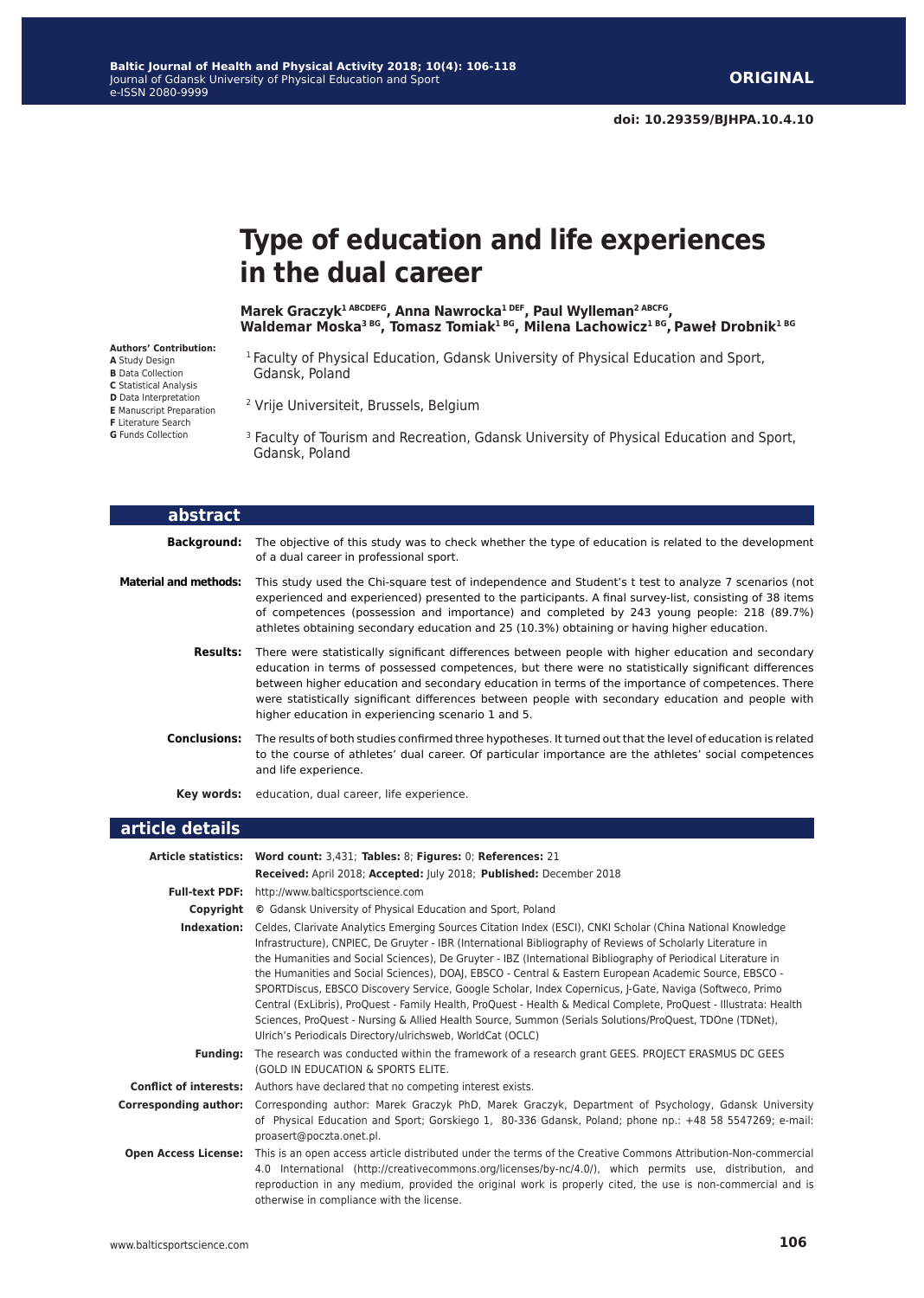#### **introduction**

Faced with the development of mass culture and the broadly understood socialization of societies, there is a need for multitasking and multi functionality of individuals. Man develops his skills not only on one plane but tries to do it in a wider field. This applies to many areas of human life, such as work, family, sports or education. Today's competitive athlete will not only devote himself to sports but is also increasingly thinking about the development of his educational career.

Trying to connect the sphere called elite sport and education in the process of a dual career path is a source of concern for many professional athletes. Great success in one area is often done at the expense of the other. At the moment, there are many studies showing that there is a positive nature of dual career paths. In this regard we note the importance of understanding the processes underlying the differences in the development of athletes' lives [1].

This article presents the research protocol to find new methodological and analytical methods that can help to understand how psychological and social processes are linked to the social development of adolescent athletes. It is worth noting that this development accompanies certain competencies and career aspirations needed in adulthood [2].

Engaging in both areas is a very difficult task. Many international studies indicate that very talented athletes who are required to perform both sports and educational tasks simultaneously seek to achieve their potential [3‒7].

Elite career in sports is very short (e.g. retirement from sports begins after the age of 30–35) and requires a lot of work, commitment, time and energy in developing specific sports skills. It is worth noting that there is a tendency to set priorities for student-athletes, namely priorities in their sports career, because it is difficult to reconcile sports training requirements with major restrictions of educational systems  $[8-10]$ .

A sports career does not have to go smoothly. It can lead to health problems, injuries or serious disability because of active participation in sports. This leads to career gambling and even to a break. Consequences can be very unpleasant; they can lead to social shock in form of adaptive disorders going beyond sport. Living under stress of combining a sporting and academic careers may be a reason for fear of consequences that can lead to sporadic sports overload as well as many teenage disorders [11, 3, 6].

It is, therefore, necessary to determine the supporting factors and the necessary competencies to facilitate combining sports with academic career of young people. Dual career is a relatively new area of activity in the science of sport, which in the nearest future is to verify athletes' learning outcomes in terms of their competence to enable them to achieve high performance in sport, and after their sporting career in professional and personal life in accordance with the theory of transaction in sport [7, 12].

The role of sport in the development of the modern world is of particular importance. The widespread interest in the Olympic Games, the world championships in various sports disciplines and the various competitions shows that in the wider world of sport, sports are one of the most important life passions. Sport is becoming an important part of human life, especially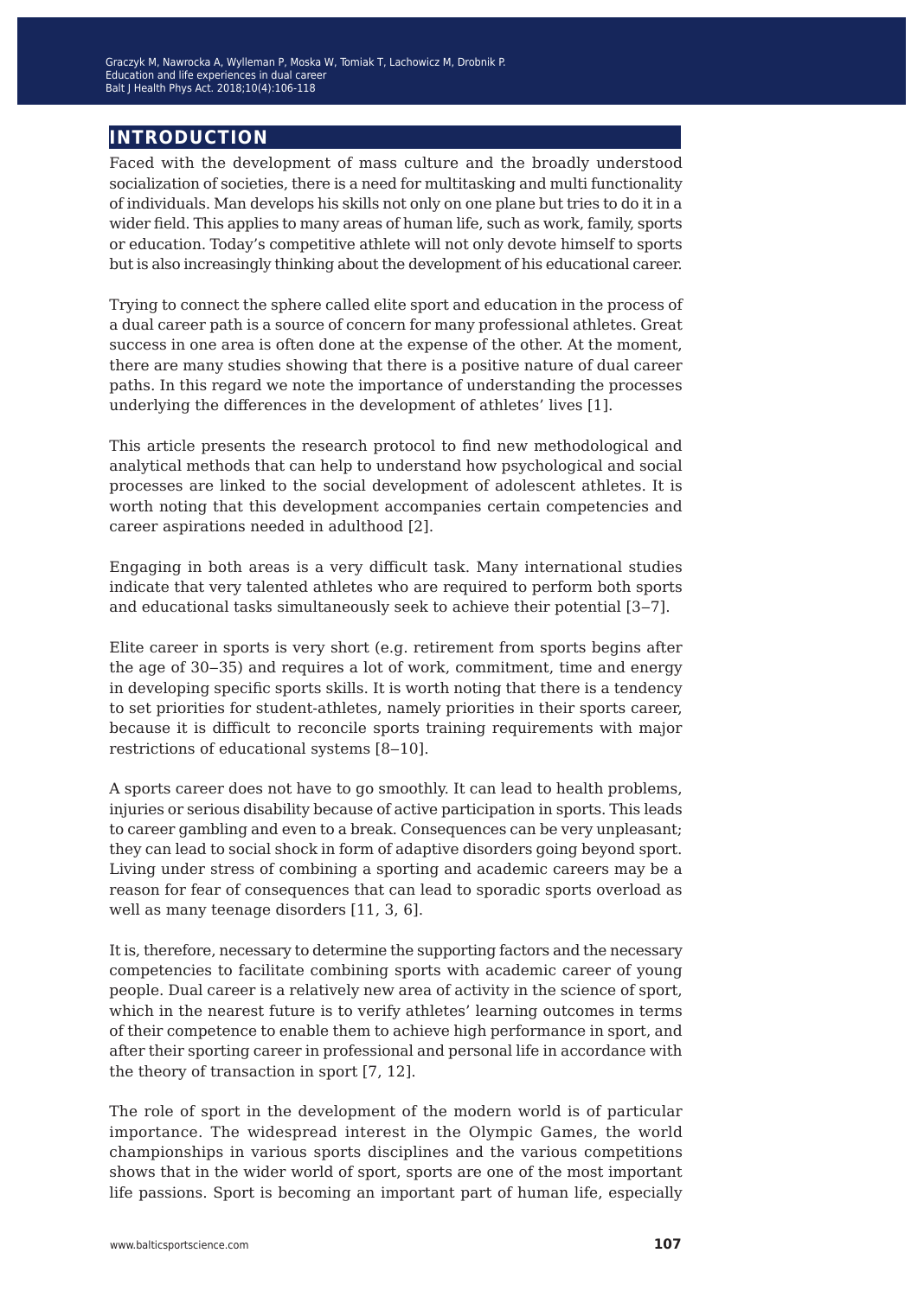because education is so important for the development of man that, to a certain extent, it is inscribed in the process of sport training and physical activity. World studies show the importance of the value of sport and physical education in the development of human personality [13].

The necessity of introducing children and adolescents to acquiring constructive codes of social behavior and to developing habits of physical fitness (gymnastics, swimming, tennis, football, running) is noted. Sport and active recreation meet the natural need for movement and improve adaptive capacity, and physical exercise is essential in the proper development of the body because it shapes the muscular system and stimulates the cardiovascular and the nervous systems. Sport shapes personality traits (e.g. discipline, persistence, responsibility). Early adolescent sport, which influences the upbringing of a young person, improves adaptability, shapes personality traits, prevents civilization diseases, shapes life attitudes and values [14‒16].

More importantly, it has educational functions in the process of developing young people. Broadly understood motor activity is a means of getting to know reality, which is due to direct personal contact with culture and social life. It is worth noting that it is also responsible for shaping specific attitudes towards reality (e.g. courage, learning to overcome difficulties and adaptation to new circumstances and situations). It stimulates creative work and implements the division of labor and responsibilities thus ensuring certain holistic development [17]. The impact of family economic factors also plays a role in the development of the physical capabilities of children and adolescents, but this fact should not be overestimated [18].

An important element of sports development in young people is also the simultaneous development of education, which guarantees better prospects of life and work. Educational development promotes self-development and increases flexibility in thinking and acting. Persons with higher education and professional experience not only receive higher salaries for their work, but also have better chances of employment because they are more flexible [19]. Education also has a positive impact on individuals' wellbeing, in particular the level of their health and social capital [20, 21].

Thus, two research questions arise: firstly, does the level of education affect managing one's own career?; secondly, do the selected social competences affect the ability to combine two career paths? On the basis of previous theoretical and empirical frameworks, it is hypothesized that: (H1) Persons with higher education are probably better able to manage their further careers compared to persons with secondary education. (H2) The ability to combine two career paths in sport depends on selected social competencies, such as flexibility in performance and ability to prioritize. (H3) In the development of a dual career in sport, multilevel development is important, which broadens the horizons and increases the flexibility in action.

#### **material and methods**

#### **samples**

Two hundred forty-three young people took part in this study: 105 women (43.2%) and 138 men (56.8%). Their mean age was *M* = 18.77 years (*SD* = 2.74). Four people did not report their age. The youngest person was 15 years old and the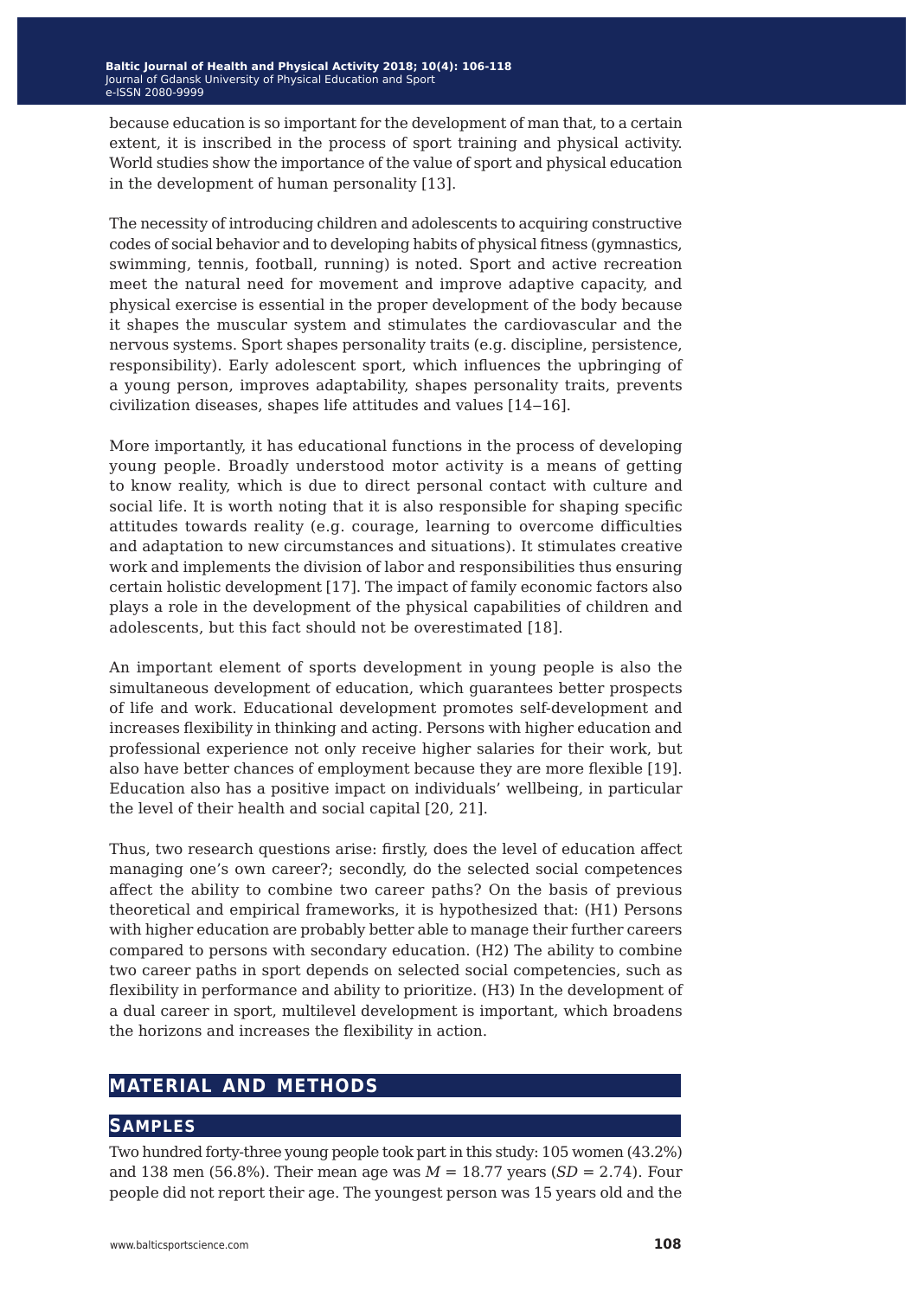the oldest one was 25 years old. The majority of respondents (218 people, 89.7%) continued their education in secondary schools, while four people (1.6%) continued their schooling in higher education. Twenty-one respondents (8.6%) graduated from higher education. Among them, five persons (2.1%) followed a postgraduate programme and 16 people (6.6%) did not follow any educational programme (Table 1).

|                                         | N   | %       |
|-----------------------------------------|-----|---------|
| Female                                  | 105 | 43.2%   |
| Male                                    | 138 | 56.8%   |
| During secondary education              | 218 | 89.7%   |
| During higher education                 | 4   | 1.6%    |
| Graduated from higher education         | 21  | 8.6%    |
| During a doctoral study (PhD)           | 0   | $0.0\%$ |
| During a postgraduate programme         | 5   | 2.1%    |
| Do not follow any educational programme | 16  | 6.6%    |

Table 1. Description of participants' sex and education

Two hundred twenty people (90.5%) practiced a sport discipline that is performed at the Summer Olympic Games. Sixteen people (6.6%) practiced a non-Olympic and non-Paralympic sport. Seven people (2.9%) practiced a sport discipline that is performed at the Winter Olympic Games (Table 2). The majority of the respondents (151 people, 67.7%) practiced individual sport. Less than 2% of the participants have taken part in the Olympics Games. On the other hand, more than 10% of the participants have taken part in a World Cup, a World Grand Prix or a World Tour, while 48.1% have taken part in a National Competition or a National Cup. The majority of the respondents (207 people, 85.2%) have taken part in regional competitions (Table 2).

|                                                                      | Female     | Male        | Total       |
|----------------------------------------------------------------------|------------|-------------|-------------|
| A non-Olympic / non-Paralympic sport                                 | $9(8.6\%)$ | $7(5.1\%)$  | 16 (6.6%)   |
| A sport that is performed at the Summer Paralympic Games             | $0(0\%)$   | $0(0\%)$    | $0(0\%)$    |
| A sport that is performed at the Winter Paralympic Games             | $0(0\%)$   | $0(0\%)$    | $0(0\%)$    |
| A sport that is performed at the Summer Olympic Games                | 94 (89.5%) | 126 (91.3%) | 220 (90.5%) |
| A sport that is performed at the Winter Olympic Games                | $2(1.9\%)$ | 5(3.6%)     | $7(2.9\%)$  |
| Individual                                                           | 64 (68.1%) | 87 (67.4%)  | 151 (67.7%) |
| Team                                                                 | 30 (31.9%) | 42 (32.6%)  | 72 (32.3%)  |
| Olympic Games                                                        | $2(1.9\%)$ | $2(1.4\%)$  | $4(1.6\%)$  |
| Youth Olympic Games (YOG)                                            | 10 (9.5%)  | 5(3.6%)     | 15 (6.2%)   |
| World Cup, World Grand Prix, World Tour                              | 17 (16.2%) | 18 (13.0%)  | 35 (14.4%)  |
| World Championship junior / youth (U23, U21, U19, U18, U17, U16)     | 26 (24.8%) | 25 (18.1%)  | 51 (21.0%)  |
| World Championship senior                                            | $8(7.6\%)$ | 11 (8.0%)   | 19 (7.8%)   |
| European Youth Olympic Festival (EYOF)                               | $8(7.6\%)$ | $7(5.1\%)$  | 15 (6.2%)   |
| European Championship junior/youth (U23, U21, U19, U18, U17, U16)    | 34 (32.4%) | 45 (32.6%)  | 79 (32.5%)  |
| European Cup / Tour                                                  | 18 (17.1%) | 23 (16.7%)  | 41 (16.9%)  |
| European Championship senior                                         | 13 (12.4%) | 11 (8.0%)   | 24 (9.9%)   |
| National competition/cup                                             | 56 (53.3%) | 61 (44.2%)  | 117 (48.1%) |
| National competition/cup junior/youth (U23, U21, U19, U18, U17, U16) | 90 (85.7%) | 108 (78.3%) | 198 (81.5%) |
| Regional competition/cup                                             | 90 (85.7%) | 117 (84.8%) | 207 (85.2%) |

Table 2. Sport categories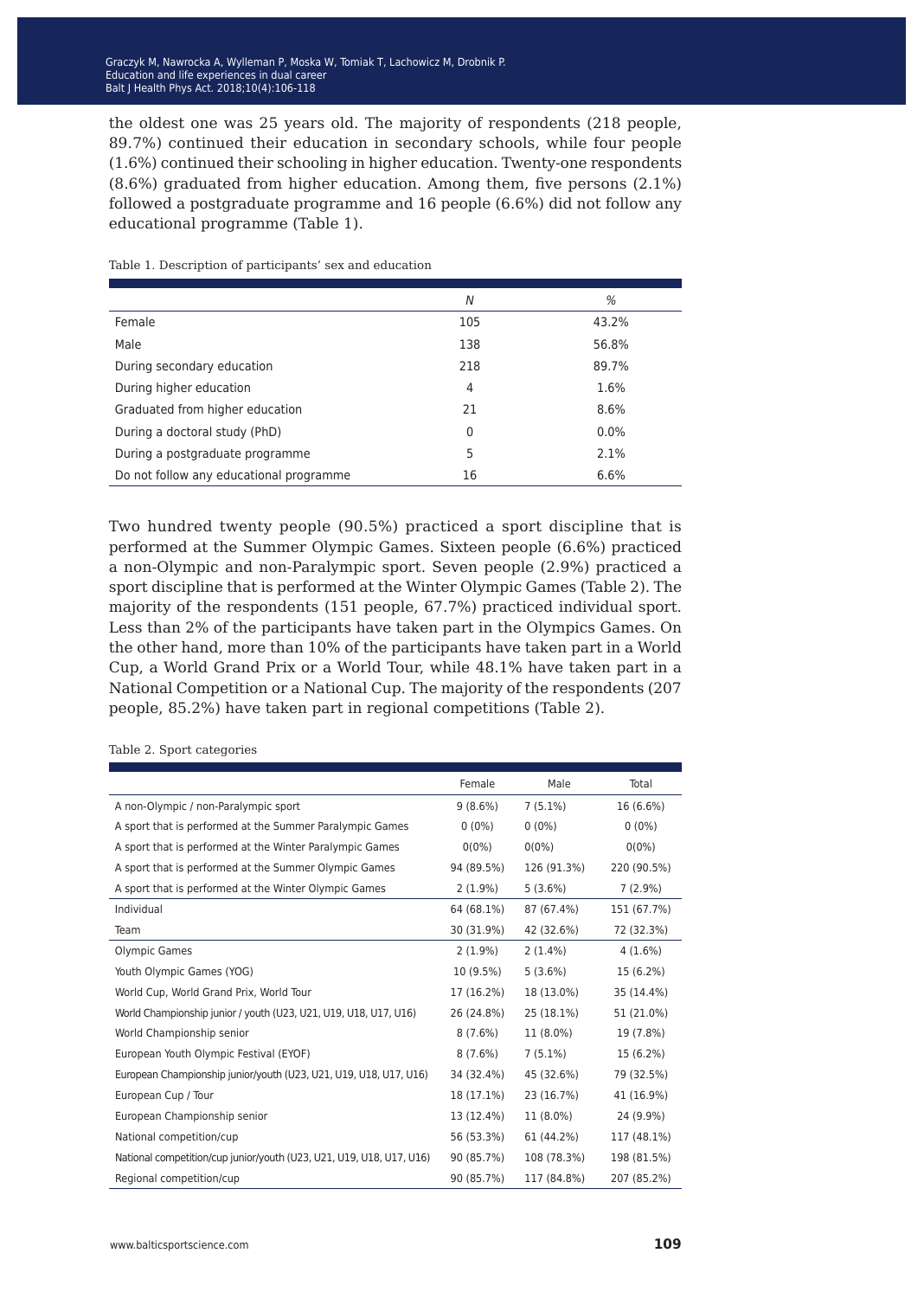The majority of the respondents (164 people, 67.5%) lived at their parents' home. Less than 20% of the participants lived with a guest family (39 people, 16.0%), while less than 10% of the participants at a boarding school (24 people, 9.9%), rented or owned flat or house (13 people, 5.3%), and student accommodation (not in a boarding school) (3 persons, 1.2%) (Table 3).

|                                                  | Female<br>N(%) | Male<br>N(%) | Total<br>N(%) |
|--------------------------------------------------|----------------|--------------|---------------|
| Parents home                                     | 67 (63.8%)     | 97 (70.3%)   | 164 (67.5%)   |
| Guest family                                     | 17 (16.2%)     | 22 (15.9%)   | 39 (16.0%)    |
| Boarding school                                  | 12 (11.4%)     | 12 (8.7%)    | 24 (9.9%)     |
| Flat/house (rented or owned)                     | 7(6.7%)        | 6(4.3%)      | 13 (5.3%)     |
| Student accommodation (not in a boarding school) | $2(1.9\%)$     | $1(0.7\%)$   | $3(1.2\%)$    |
|                                                  | 105 (100.0%)   | 138 (100.0%) | 243 (100%)    |
|                                                  |                |              |               |

Table 3. Participants' living place

#### **measures**

The study was initiated in the framework of the Project Erasmus DC GEES (Gold in Education & Elite Sports The project aims to measure the level of competence and to determine what competencies are essential in the development and maintenance of dual career by competitive athletes (measured quantitatively and qualitatively).

It is worth remembering that a set of specific competencies creates a psychosocial and professional attitude. The first part of the study concerned defining which competencies are important for high-performance athletes. For this purpose, a questionnaire for competent athletes was developed in the Polish version. The next stage of the study was to determine which scenario from seven available and presented by the researcher the athletes have experienced. It is worth noting that well-balanced dual career in athletes can be extremely beneficial because it promotes the implementation of a new career after the sports career and secures the athlete's position. The development of sports career involves interaction between personal development and challenges experienced by an athlete before, during and after the sports career. In the first part of the survey, respondents were asked to indicate on a Likert scale to what extent (1‒5) they feel the statement as either of high or low intensity. The total number of statements is 38 items (Table 4).

Table 4. Some examples of statements of the Likert's scale

| No.            | Competences                                                             |
|----------------|-------------------------------------------------------------------------|
| 1              | Ability to cope with stress in sport and study                          |
| 2              | Having knowledge about your career options in study and sport           |
| 3              | Ability to use setbacks in sport and/or study as a positive stimulus    |
| 4              | Ability to resolve conflicts                                            |
| 5              | Ability to put sport and study performances in perspective              |
| 6              | Ability to make social contacts with peers in study and sport           |
| $\overline{7}$ | Ability to live independently with competent life skills (e.g. cooking) |
| 8              | Ability to spend and manage your own money                              |
| 9              | Ability to adapt well to new situations                                 |
| 10             | Ability to maintain relations with important others                     |
| 11             | Ability to negotiate (in order to stand up for your own interests)      |
| 12             | Assertiveness (being self-assured and acting with confidence)           |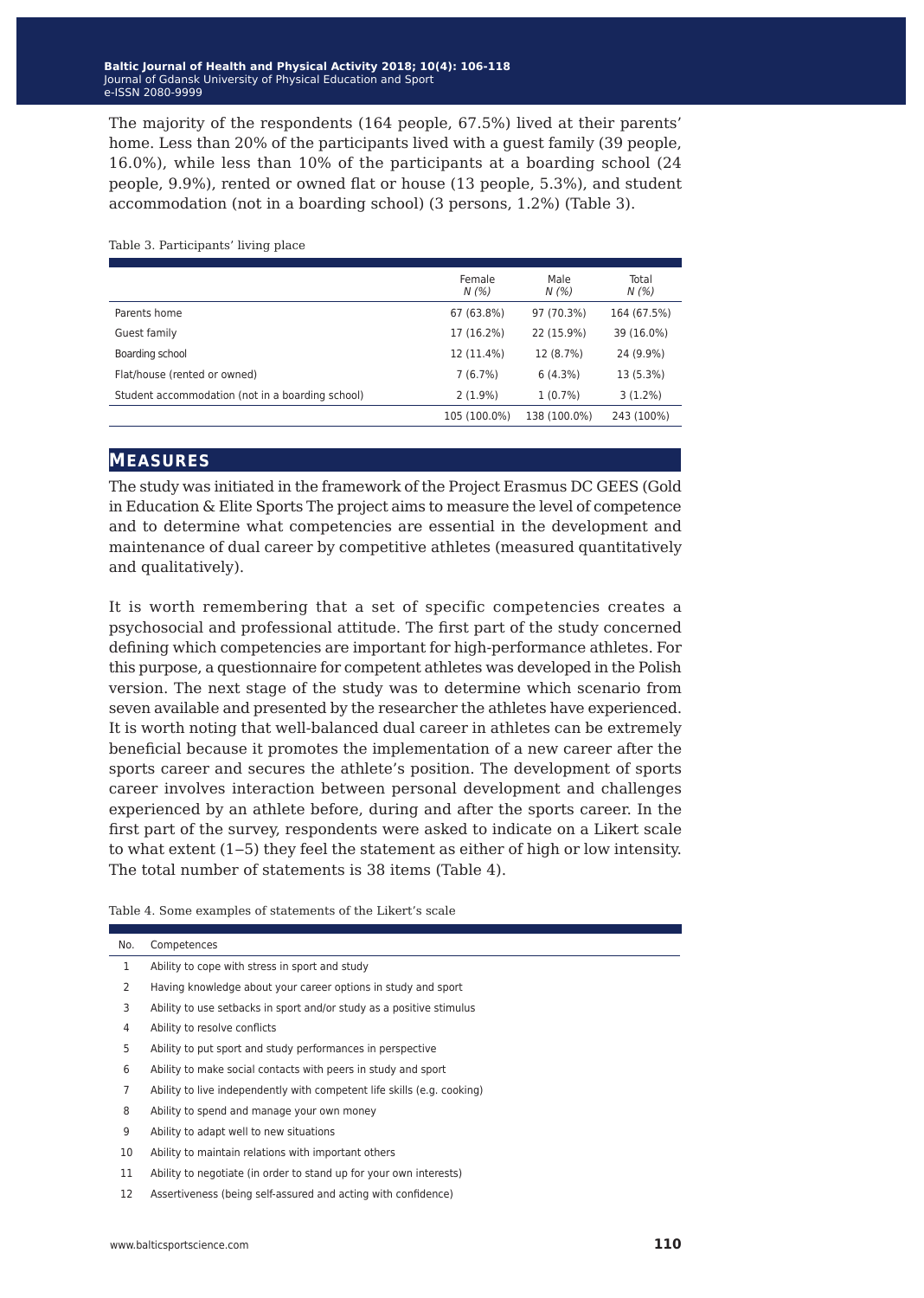#### No. Competences

- 13 Asking advice to the right people at the right time
- 14 Eagerness to listen and learn from others and past experiences
- 15 Ability to collaborate with support staff in study and sport (e.g. coach, teacher, support provider…)
- 16 Understanding the importance of rest and recuperation
- 17 Being patient about the progression of your sport and study career
- 18 Ability to critically evaluate and modify your goals when needed
- 19 Ability to set realistic goals in sport and study
- 20 Ability to plan conscientiously in advance
- 21 Ability to use your time efficiently
- 22 Ability to regulate emotions in different situations
- 23 Ability to be flexible and change plans if necessary
- 24 Being prepared for the unexpected and having back up plans
- 25 Belief that study and sport can positively complement each other
- 26 Belief in your own ability to overcome the challenges in sport and study
- 27 Ability to create individualized routines (for sport and study)
- 28 Ability to focus on here and now, without being distracted
- 29 Vision of where you want to go in life after your dual career
- 30 Clear understanding of what it takes to succeed in sport and study
- 31 Willingness to make sacrifices and choices to succeed in sport and study
- 32 Ability to prioritize what needs to be done
- 33 Being curious to explore career plans outside elite sport
- 34 Awareness of your strengths, weaknesses and capabilities
- 35 Self-discipline to manage the demands of your study and sport combination (e.g. work independently without the supervision of others)
- 36 Ability to make your own responsible choices with regard to your study and sport career
- 37 Perseverance during challenging times and in the face of setbacks
- 38 Dedication to succeed in both sport and study

The scenarios presented in the test consisted of the following 7 capabilities; subjects had to determine which of them they felt. Experiencing certain scenarios is associated with possessing specific competencies.

The next stage of the study was to determine if the athletes had experience in seven dual-career scenarios that a typical young athlete may face, where experience in each scenario was associated with specific competencies. Participants responded in the affirmative or negative. Scenario #7 was optional for those aged 18 years of age or less.

*Scenario #1:* You are going to start a difficult year in college with exams taking place during a decisive stage of the season. You want to succeed in both areas.

*Scenario #2:* In light of your (future) career, you want to choose the best study plan and make the best study choices to pursue both sport and education in the future.

*Scenario #3:* Your competition and training schedule means that you will not attend a number days of school. You need to catch up during and/or after competition/training.

*Scenario #4:* You decide to leave home and family to participate in your sport or education. You need to adapt to a new social environment and cope with less family support.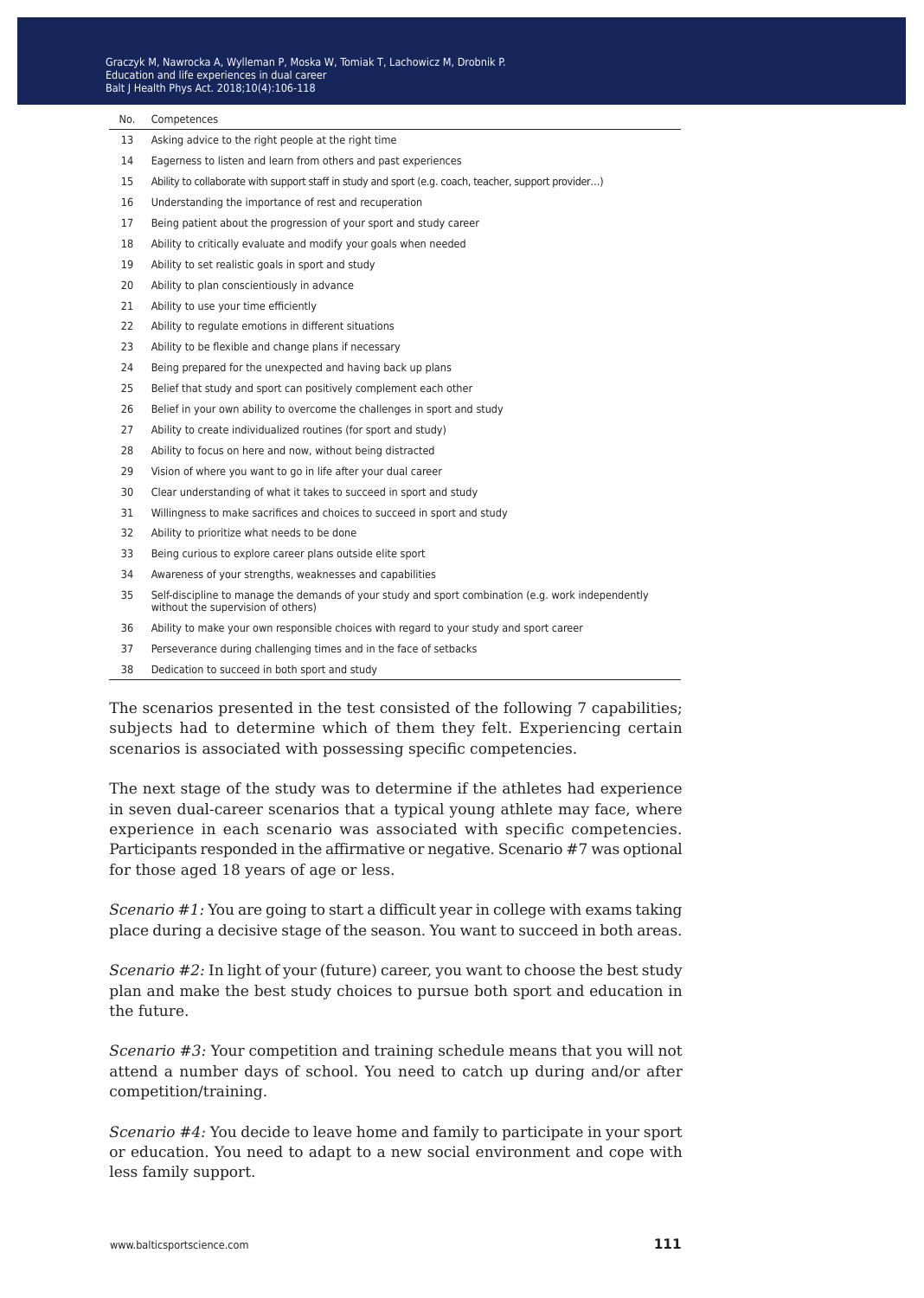*Scenario #5:* You are studying and competing but suffer an injury. You want to continue to study and compete once you recover from the injury.

*Scenario # 6:* The combination of sport and study makes it challenging to have a rich social life outside of sport (e.g. time with friends, going out...). You need to find a balance between your dual career and social activities outside of sport.

*Scenario #7:* During your study and training schedule, you do not have enough money to balance education and sport and you have to find a way to generate income.

As shown by previous studies, combining the two areas of education and the development of sports is a difficult process [4, 15, 19, 21]. A need arises to create programs and guidelines that have to support implementation of the universal dual career development plan.

#### **procedure**

First of all, professional athletes of both secondary education and higher education filled in a questionnaire containing 38 items – competencies in an online version. The subjects had to mark which of them are relevant for the development of their future career. The next stage of the study was the choice of the scenarios that related personally to the subjects. There were 7 scenarios. Participation in the study was anonymous and no monetary or other material rewards were offered.

#### **statistical analysis**

Standard deviations and percentages were calculated. Student's t test was used to compare secondary education and higher education scores with the dual career competences and the Chi-square test of independence compared participants' experience with the scenarios (it was experienced vs. it was not experienced). All tests were two-tailed, and the significance level was set to  $\alpha = 0.05$ . Unstandardized regression coefficients were reported. All statistical analyses were conducted in IBM SPSS 22.

#### **ethics**

Attaining formal and written informed consent from the Research Ethics Committee at the Psychology Department of Gdansk University of Physical Education and Sport was not regarded necessary, as voluntary completion of the questionnaires was considered as obtaining consent.

### **results**

#### **competences**

People with higher education ( $M = 4.36$ ,  $SD = 0.76$ ) significantly more often declare possession of a competence Belief in your own ability to be flexible and change plans if necessary than people with secondary education (*M =*  3.85, *SD =* 0.91); *t(241)* = –2.715, *p* = .007. People with higher education (*M* = 4.20, *SD* = 0.96) significantly more often declare possession of a competence Belief that study and sport can positively complement each other than people with secondary education ( $M = 3.76$ ,  $SD = 0.98$ );  $t(241) = -2.148$ ,  $p = .033$ .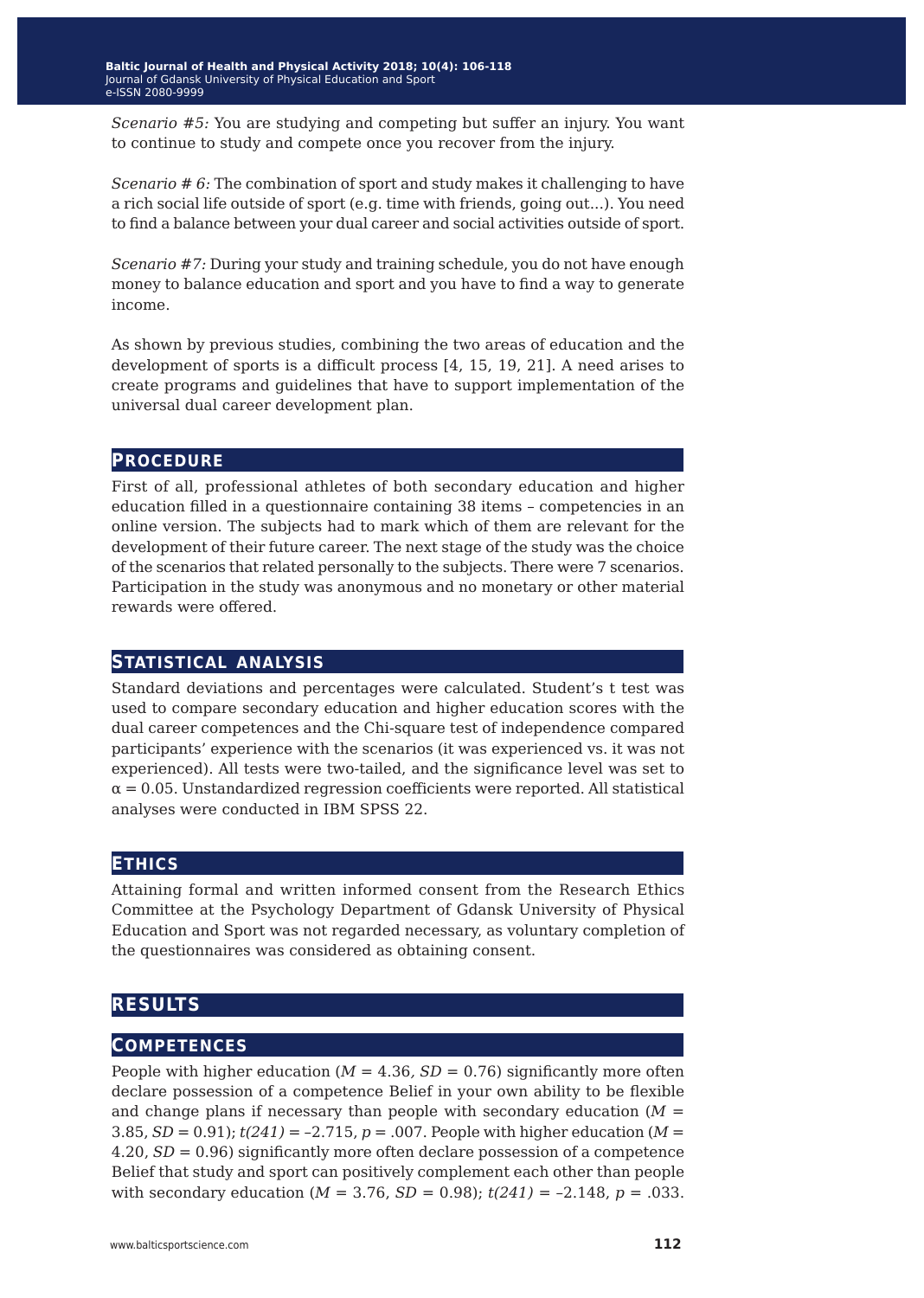People with higher education ( $M = 4.28$ ,  $SD = 0.84$ ) significantly more often declare possession of a competence Belief in your own ability to prioritize what needs to be done than people with secondary education  $(M = 3.93, SD = 0.79)$ ;  $t(241) = -2.073$ ,  $p = .039$ . People with higher education ( $M = 4.32$ ,  $SD = 0.85$ ) significantly more often declare possession of Self-discipline to manage the demands of your study and sport combination (e.g. work independently without the supervision of others) than people with secondary education  $(M = 3.93)$ , *SD* = 0.91); *t(241)* = –2.064, *p* = .040. People with higher education (*M* = 4.44, *SD* = 0.71) significantly more often declare possession of Perseverance during challenging times and in the face of setbacks than people with secondary education (*M* = 3.87, *SD* = 0.84); *t(241)* = –3.297, *p* = .001 (Table 5).

Table 5. Comparison between people with secondary education and people with higher education: possession and importance of studied competences

|    |                                                                                                         |                                  | Possession                       |                          |        | Importance                       |                                  |                          |    |
|----|---------------------------------------------------------------------------------------------------------|----------------------------------|----------------------------------|--------------------------|--------|----------------------------------|----------------------------------|--------------------------|----|
|    | Competences                                                                                             | Both<br>edu-<br>cation<br>levels | Secon-<br>dary<br>educa-<br>tion | Higher<br>educa-<br>tion | p      | Both<br>edu-<br>cation<br>levels | Secon-<br>dary<br>educa-<br>tion | Higher<br>educa-<br>tion | р  |
|    | Sum of Possession of all competences                                                                    | 148.72                           | 147.94                           | 155.44                   | ns     | 166.52                           | 166.18                           | 169.52                   | ns |
| 1  | Ability to cope with stress in sport and study                                                          | 3.82                             | 3.78                             | 4.12                     | ns     | 4.64                             | 4.64                             | 4.64                     | ns |
| 2  | Having knowledge about your career options in study<br>and sport                                        | 3.88                             | 3.89                             | 3.80                     | ns     | 4.35                             | 4.35                             | 4.40                     | ns |
| 3  | Ability to use setbacks in sport and/or study as a<br>positive stimulus                                 | 3.79                             | 3.77                             | 4.00                     | ns     | 4.42                             | 4.40                             | 4.64                     | ns |
| 4  | Ability to resolve conflicts                                                                            | 3.93                             | 3.89                             | 4.20                     | ns     | 4.20                             | 4.17                             | 4.40                     | ns |
| 5  | Ability to put sport and study performances in<br>perspective                                           | 3.90                             | 3.89                             | 4.00                     | ns     | 4.30                             | 4.28                             | 4.40                     | ns |
| 6  | Ability to make social contacts with peers in study<br>and sport                                        | 4.11                             | 4.11                             | 4.12                     | ns     | 4.23                             | 4.21                             | 4.44                     | ns |
| 7  | Ability to live independently with competent life skills<br>(e.g. cooking)                              | 4.23                             | 4.20                             | 4.48                     | ns     | 4.46                             | 4.46                             | 4.44                     | ns |
| 8  | Ability to spend and manage your own money                                                              | 4.01                             | 4.02                             | 3.92                     | ns     | 4.26                             | 4.27                             | 4.20                     | ns |
| 9  | Ability to adapt well to new situations                                                                 | 3.96                             | 3.94                             | 4.12                     | ns     | 4.36                             | 4.35                             | 4.48                     | ns |
| 10 | Ability to maintain relations with important others                                                     | 4.05                             | 4.06                             | 4.04                     | ns     | 4.36                             | 4.35                             | 4.48                     | ns |
| 11 | Ability to negotiate (in order to stand up for your own<br>interests)                                   | 3.79                             | 3.76                             | 4.08                     | ns     | 4.33                             | 4.31                             | 4.48                     | ns |
| 12 | Assertiveness (being self-assured and acting with<br>confidence)                                        | 3.87                             | 3.84                             | 4.12                     | ns     | 4.38                             | 4.35                             | 4.64                     | ns |
| 13 | Asking advice to the right people at the right time                                                     | 3.86                             | 3.86                             | 3.80                     | ns     | 4.30                             | 4.28                             | 4.48                     | ns |
| 14 | Eagerness to listen and learn from others and past<br>experiences                                       | 4.11                             | 4.09                             | 4.28                     | ns     | 4.47                             | 4.48                             | 4.40                     | ns |
| 15 | Ability to collaborate with support staff in study and<br>sport (e.g. coach, teacher, support provider) | 4.21                             | 4.20                             | 4.32                     | ns     | 4.61                             | 4.62                             | 4.52                     | ns |
| 16 | Understanding the importance of rest and<br>recuperation                                                | 4.09                             | 4.09                             | 4.08                     | ns     | 4.65                             | 4.66                             | 4.56                     | ns |
| 17 | Being patient about the progression of your sport and<br>study career                                   | 3.76                             | 3.73                             | 3.96                     | ns     | 4.43                             | 4.42                             | 4.48                     | ns |
| 18 | Ability to critically evaluate and modify your goals<br>when needed                                     | 3.93                             | 3.91                             | 4.08                     | ns     | 4.33                             | 4.31                             | 4.48                     | ns |
| 19 | Ability to set realistic goals in sport and study                                                       | 3.94                             | 3.93                             | 4.04                     | ns     | 4.35                             | 4.32                             | 4.60                     | ns |
| 20 | Ability to plan conscientiously in advance                                                              | 3.95                             | 3.94                             | 4.04                     | ns     | 4.37                             | 4.37                             | 4.44                     | ns |
| 21 | Ability to use your time efficiently                                                                    | 3.89                             | 3.88                             | 4.00                     | ns     | 4.44                             | 4.44                             | 4.48                     | ns |
| 22 | Ability to regulate emotions in different situations                                                    | 3.64                             | 3.63                             | 3.72                     | ns     | 4.37                             | 4.38                             | 4.32                     | ns |
| 23 | Ability to be flexible and change plans if necessary                                                    | 3.90                             | 3.85                             | 4.36                     | $-.05$ | 4.32                             | 4.32                             | 4.36                     | ns |
| 24 | Being prepared for the unexpected and having back<br>up plans                                           | 3.81                             | 3.77                             | 4.12                     | ns     | 4.27                             | 4.26                             | 4.32                     | ns |
| 25 | Belief that study and sport can positively compliment<br>each other                                     | 3.80                             | 3.76                             | 4.20                     | $-.05$ | 4.05                             | 4.02                             | 4.24                     | ns |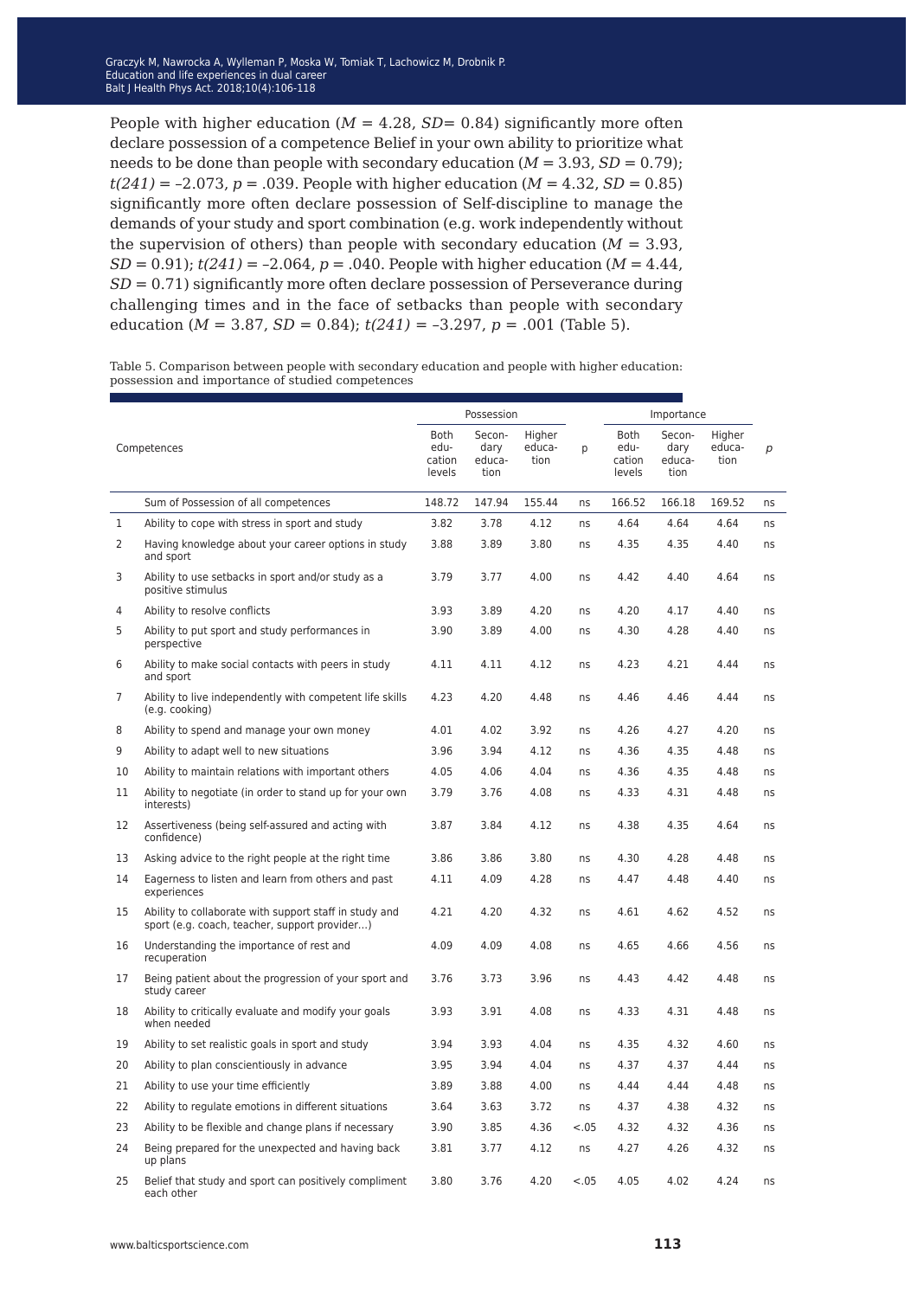| Baltic Journal of Health and Physical Activity 2018; 10(4): 106-118 |  |
|---------------------------------------------------------------------|--|
| Journal of Gdansk University of Physical Education and Sport        |  |
| e-ISSN 2080-9999                                                    |  |

| 26 | Belief in your own ability to overcome the challenges<br>in sport and study                                                                 | 3.76 | 3.76 | 3.80 | ns     | 4.51 | 4.50 | 4.64 | ns |
|----|---------------------------------------------------------------------------------------------------------------------------------------------|------|------|------|--------|------|------|------|----|
| 27 | Ability to create individualized routines (for sport and<br>study)                                                                          | 3.67 | 3.66 | 3.80 | ns     | 4.09 | 4.08 | 4.12 | ns |
| 28 | Ability to focus on here and now, without being<br>distracted                                                                               | 3.77 | 3.75 | 4.00 | ns     | 4.43 | 4.42 | 4.52 | ns |
| 29 | Vision of where you want to go in life after your dual<br>career                                                                            | 3.71 | 3.67 | 4.04 | ns     | 4.42 | 4.41 | 4.52 | ns |
| 30 | Clear understanding of what it takes to succeed in<br>sport and study                                                                       | 3.98 | 3.95 | 4.20 | ns     | 4.41 | 4.40 | 4.48 | ns |
| 31 | Willingness to make sacrifices and choices to succeed<br>in sport and study                                                                 | 4.05 | 4.02 | 4.36 | ns     | 4.55 | 4.55 | 4.60 | ns |
| 32 | Ability to prioritize what needs to be done                                                                                                 | 3.97 | 3.93 | 4.28 | $-.05$ | 4.38 | 4.36 | 4.52 | ns |
| 33 | Being curious to explore career plans outside elite<br>sport                                                                                | 3.74 | 3.72 | 3.92 | ns     | 3.99 | 3.97 | 4.16 | ns |
| 34 | Awareness of your strengths, weaknesses and<br>capabilities                                                                                 | 3.95 | 3.96 | 3.88 | ns     | 4.49 | 4.48 | 4.52 | ns |
| 35 | Self-discipline to manage the demands of your study<br>and sport combination (e.g. work independently<br>without the supervision of others) | 3.97 | 3.93 | 4.32 | $-.05$ | 4.41 | 4.39 | 4.60 | ns |
| 36 | Ability to make your own responsible choices with<br>regard to your study and sport career                                                  | 3.93 | 3.91 | 4.12 | ns     | 4.41 | 4.41 | 4.40 | ns |
| 37 | Perseverance during challenging times and in the<br>face of setbacks                                                                        | 3.93 | 3.87 | 4.44 | $-.05$ | 4.60 | 4.59 | 4.68 | ns |
| 38 | Dedication to succeed in both sport and study                                                                                               | 4.06 | 4.03 | 4.28 | ns     | 4.58 | 4.60 | 4.44 | ns |

#### **scenarios**

Scenario 3 (180 persons, 74.1%) and scenario 6 (185 persons, 76.1%) were the most common experienced in the studied group. A Chi-square test of independence was calculated comparing the frequency of experience (scenario from 1 to 7) in people with secondary education and in people with higher education. There were statistically significant differences between people with secondary education and people with higher education in experienced scenario 1,  $\chi^2(1, N = 243) = 5.60$ ,  $p = .018$ , and scenario 5,  $\chi^2(1, N = 243) = 11.28$ ,  $p = 0.001$ . Persons with higher education were more likely to have experienced scenario 1 (17 persons, 68.0%), and scenario 5 (18 persons, 72.0%) than people with secondary education (43.1% and 37.2%, respectively) (Table 6).

Table 6. Comparison between people with secondary education and people with higher education: experience of each scenario

| Scenario                | <b>Both education</b><br>levels |                   | Secondary<br>education |                     |                         | Higher<br>education | Chi-                 |      |
|-------------------------|---------------------------------|-------------------|------------------------|---------------------|-------------------------|---------------------|----------------------|------|
|                         | not expe-<br>rienced            | experien-<br>ced  | not expe-<br>rienced   | experien-<br>ced    | not expe-<br>rienced    | experien-<br>ced    | square<br>$(df = 1)$ | p    |
| Scenario 1              | 132<br>(54.3%)                  | 111<br>(45.7%)    | 124<br>$(56.9\%)$      | 94<br>$(43.1\%)$    | 8<br>(32%)              | 17<br>(68%)         | 5.60                 | .018 |
| Scenario 2              | 144<br>(59.3%)                  | 99<br>(40.7%)     | 133<br>$(61.0\%)$      | 85<br>$(39.0\%)$    | 11<br>(44% )            | 14<br>(56%)         | 2.69                 | .101 |
| Scenario 3              | 63<br>$(25.9\%)$                | 180<br>$(74.1\%)$ | 55<br>(25.2%)          | 163<br>$(74.8\%)$   | 8<br>(32%)              | 17<br>(68%)         | .54                  | .464 |
| Scenario 4              | 152<br>(62.6%)                  | 91<br>$(37.4\%)$  | 137<br>$(62.8\%)$      | 81<br>(37.2%)       | 15<br>(60%)             | 10<br>(40%)         | .08                  | .781 |
| Scenario 5              | 144<br>(59.3%)                  | 99<br>(40.7%)     | 137<br>(62.8%)         | 81<br>(37.2%)       | $\overline{7}$<br>(28%) | 18<br>(72%)         | 11.28                | .001 |
| Scenario 6              | 58<br>$(23.9\%)$                | 185<br>$(76.1\%)$ | 53<br>(24.3%)          | 165<br>(75.7%)      | 5<br>(20%)              | 20<br>(80%)         | .23                  | .632 |
| Scenario 7 <sup>ª</sup> | 17<br>$(68.0\%)$                | 8<br>$(32.0\%)$   | $\Omega$<br>$(0\%)$    | $\Omega$<br>$(0\%)$ | 17<br>(68%)             | 8<br>(32%)          |                      |      |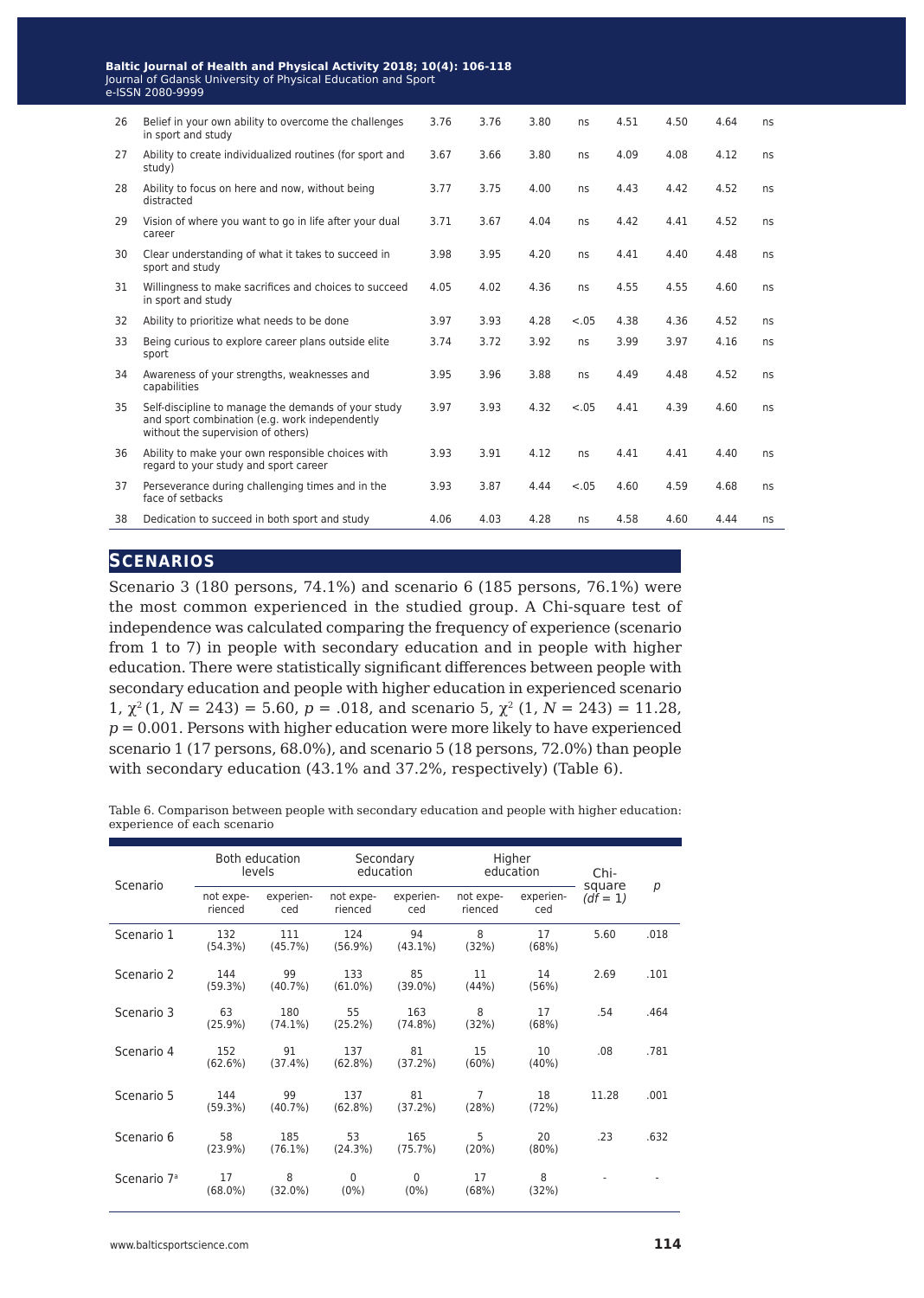There was a statistically significant difference between persons with secondary education and higher education in terms of the number of experienced scenarios,  $\chi^2$  (6,  $N = 243$ ) = 30.86,  $p < .001$  (Table 7). Seventy-two percent of persons from the higher education group experienced four scenarios or more, while less than 40% of participants from secondary education group experienced at least four scenarios.

| Sum of scenarios<br>experienced (first 6) | <b>Both education</b><br>levels | Secondary<br>education | Higher<br>education | Chi-square<br>$d(f) = 6$ | р       |
|-------------------------------------------|---------------------------------|------------------------|---------------------|--------------------------|---------|
| 0                                         | 17 (7.0%)                       | 16 (7.3%)              | $1(4.0\%)$          |                          |         |
| 1                                         | 19 (7.8%)                       | 18 (8.3%)              | $1(4.0\%)$          |                          |         |
| 2                                         | 55 (22.6%)                      | 50 (22.9%)             | $5(20.0\%)$         |                          |         |
| 3                                         | 49 (20.2%)                      | 49 (22.5%)             | $0(0.0\%)$          | 30.86                    | < 0.001 |
| 4                                         | 48 (19.8%)                      | 40 (18.3%)             | $8(32.0\%)$         |                          |         |
| 5                                         | 33 (13.6%)                      | 26 (11.9%)             | 7 (28.0%)           |                          |         |
| 6                                         | 22 (9.1%)                       | 19 (8.7%)              | $3(12.0\%)$         |                          |         |

Table 7. Comparison between people with secondary education and people with higher education: number of scenarios experienced

#### **competences into scenarios**

Among people who have experienced scenario 1 people with higher education  $(M = 4.70, SD = 0.48)$  have declared using Self-discipline to manage the demands of your study and sport combination (e.g. work independently without the supervision of others) more often than people with secondary education  $(M = 3.96, SD = 0.90)$ ;  $t(53) = -2.51$ ,  $p = .015$ . People with higher education  $(M = 4.63, SD = 0.52)$  have declared using Perseverance during challenging times and in the face of setbacks more often than people with secondary education ( $M = 4.13$ ,  $SD = 0.62$ );  $t(44) = -2.09$ ,  $p = 0.042$ . People with higher education ( $M = 4.57$ ,  $SD = 0.51$ ) have declared using Dedication to succeed in both sport and study than people with secondary education  $(M = 4.09)$ , *SD* = 0.86);  $t(82) = -2.02$ ,  $p = .046$ . Among people who have experienced scenario 2, people with higher education  $(M = 4.80, SD = 0.48)$  more often have declared using Clear understanding of what it takes to succeed in sport and study than people with secondary education  $(M = 4.07, SD = 0.48)$ ;  $t(17) = -2.99$ ,  $p = .008$ . Among people who have experienced scenario 3, people with higher education ( $M = 5.00$ ,  $SD = 0.00$ ) have declared using Asking advice to the right people at the right time more often than people with secondary education (*M* = 3.46, SD = 0.78); *t(14)* = –3.34, *p* = .005. People with higher education ( $M = 4.86$ , SD = 0.38) have declared using Dedication to succeed in both sport and study more often than people with secondary education ( $M = 4.15$ ,  $SD = 0.71$ );  $t(87) = -2.63$ ,  $p = .010$ . Among people who have experienced scenario 6, people with higher education  $(M = 4.88)$ , *SD* = 0.35) have declared using Ability to prioritize what needs to be done more often than people with secondary education  $(M = 4.15, SD = 0.68)$ ; *t(61)* = –2.97, *p* = .004 (Table 8).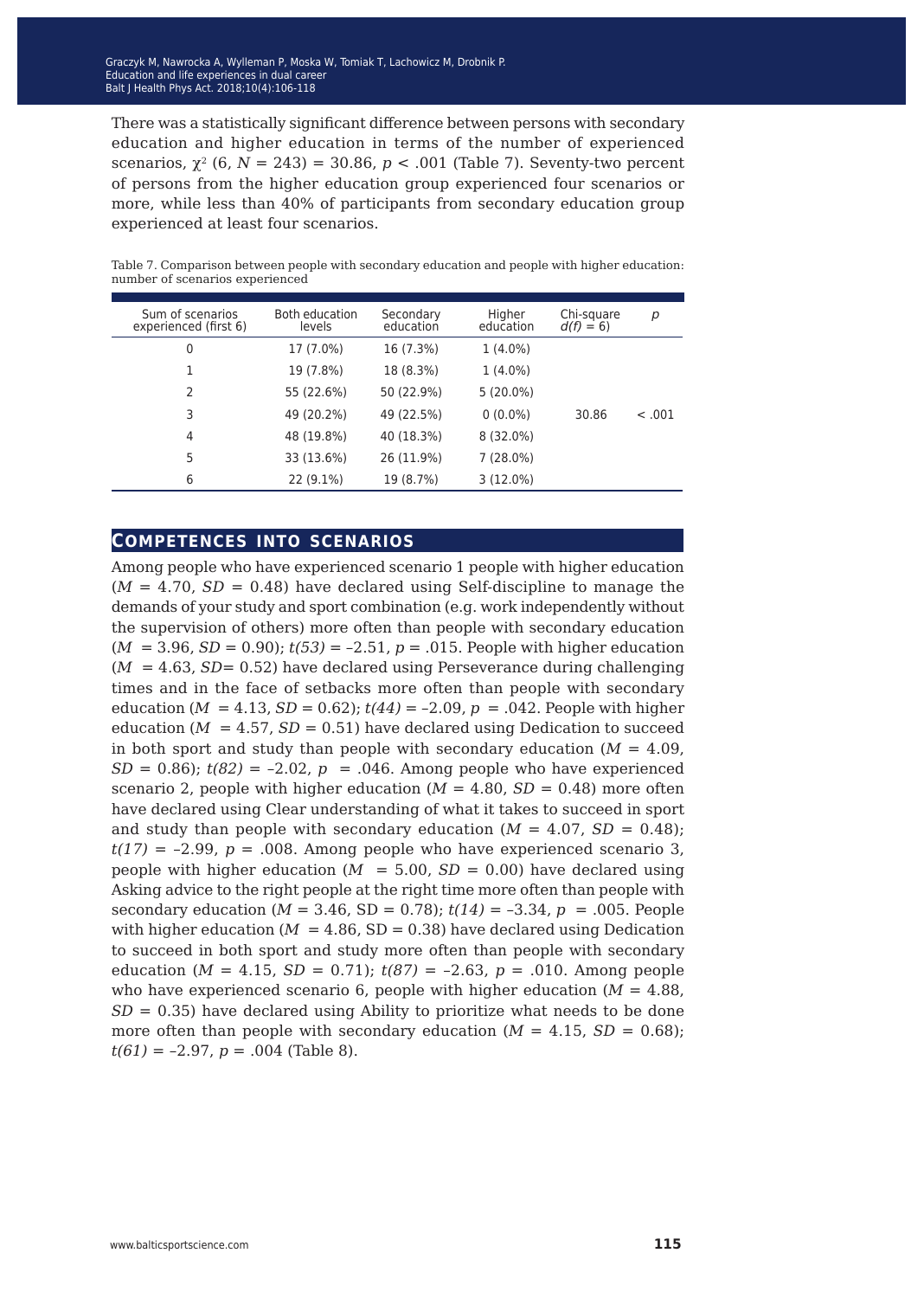Table 8. Comparison between people with secondary education and people with higher education: competences used in experience

|            |                                                                                                                                             |                                    | Possession             |                                    | Competence use         |      |
|------------|---------------------------------------------------------------------------------------------------------------------------------------------|------------------------------------|------------------------|------------------------------------|------------------------|------|
| Scenario   | Competences use                                                                                                                             | <b>Both</b><br>education<br>levels | Secondary<br>education | <b>Both</b><br>education<br>levels | Secondary<br>education | p    |
| Scenario 1 | Self-discipline to manage the demands of<br>your study and sport combination (e.g. work<br>independently without the supervision of others) | 101<br>(46.3%)                     | 13<br>$(52.0\%)$       | 3.96<br>(45)                       | 4.70<br>(10)           | .015 |
|            | Perseverance during challenging times and in the<br>face of setbacks                                                                        | 89<br>$(40.8\%)$                   | 10<br>$(40.0\%)$       | 4.13<br>(38)                       | 4.63<br>(8)            | .042 |
|            | Dedication to succeed in both sport and study                                                                                               | 153<br>$(70.2\%)$                  | 20<br>$(80.0\%)$       | 4.09<br>(70)                       | 4.57<br>(14)           | .046 |
| Scenario 2 | Clear understanding of what it takes to succeed<br>in sport and study                                                                       | 39<br>$(17.9\%)$                   | 6<br>$(24.0\%)$        | 4.07<br>(14)                       | 4.80<br>(5)            | .008 |
| Scenario 3 | Asking advice to the right people at the right time                                                                                         | 19<br>(8.7%)                       | 1<br>$(4.0\%)$         | 3.46<br>(13)                       | 5.00<br>(3)            | .005 |
|            | Dedication to succeed in both sport and study                                                                                               | 64<br>$(29.4\%)$                   | 5<br>$(7.2\%)$         | 4.15<br>(82)                       | 4.86<br>(7)            | .010 |
| Scenario 6 | Ability to prioritize what needs to be done                                                                                                 | 70<br>(32.1%)                      | 8<br>$(32.0\%)$        | 4.15<br>(55)                       | 4.88<br>(8)            | .004 |

#### **discussion**

The purpose of this study was to describe how the type of education can affect the development of a dual career in high-performance athletes and whether it has any meaning. The studies are consistent with assumptions of all hypotheses, and with previous studies recognized in the literature [10, 15, 7, 12]. A combination of a sports career is possible in both types of education, mainly depending on the nature of the athlete's life experience, but it should be noted that there are significant differences between the groups in terms of competences. Persons with higher education show more flexibility in action and change plans if necessary. Such persons also show perseverance in the face of failures and difficulties, which definitely promotes the development of careers in a dual aspect. They are also characterized by the ability to select priorities that influence decisions and facilitate the combination of education and sports careers. Education broadens horizons and provides greater adaptive skills [15].

This confirms the two hypotheses set out in the study. A person in higher education shows greater self-discipline, which is conducive to combining the field of sport and learning. This should be combined with the individual's overall development, which facilitates the development of a dual career. The more educational and athletic activities that ensure the individual's development, the better it will affect the development of the dual career. The more of seemingly difficult tasks to reconcile, the better we are organized and manage our lives and careers.

Undoubtedly, quantitative (questionnaire) and qualitative (focus groups) research is the strength of this study. Focus on the study allows the group to undergo the whole research process, especially when the group is homogeneous; however, in-depth interviews extend the time of the study research and at the same time make it more difficult to standardize the tools.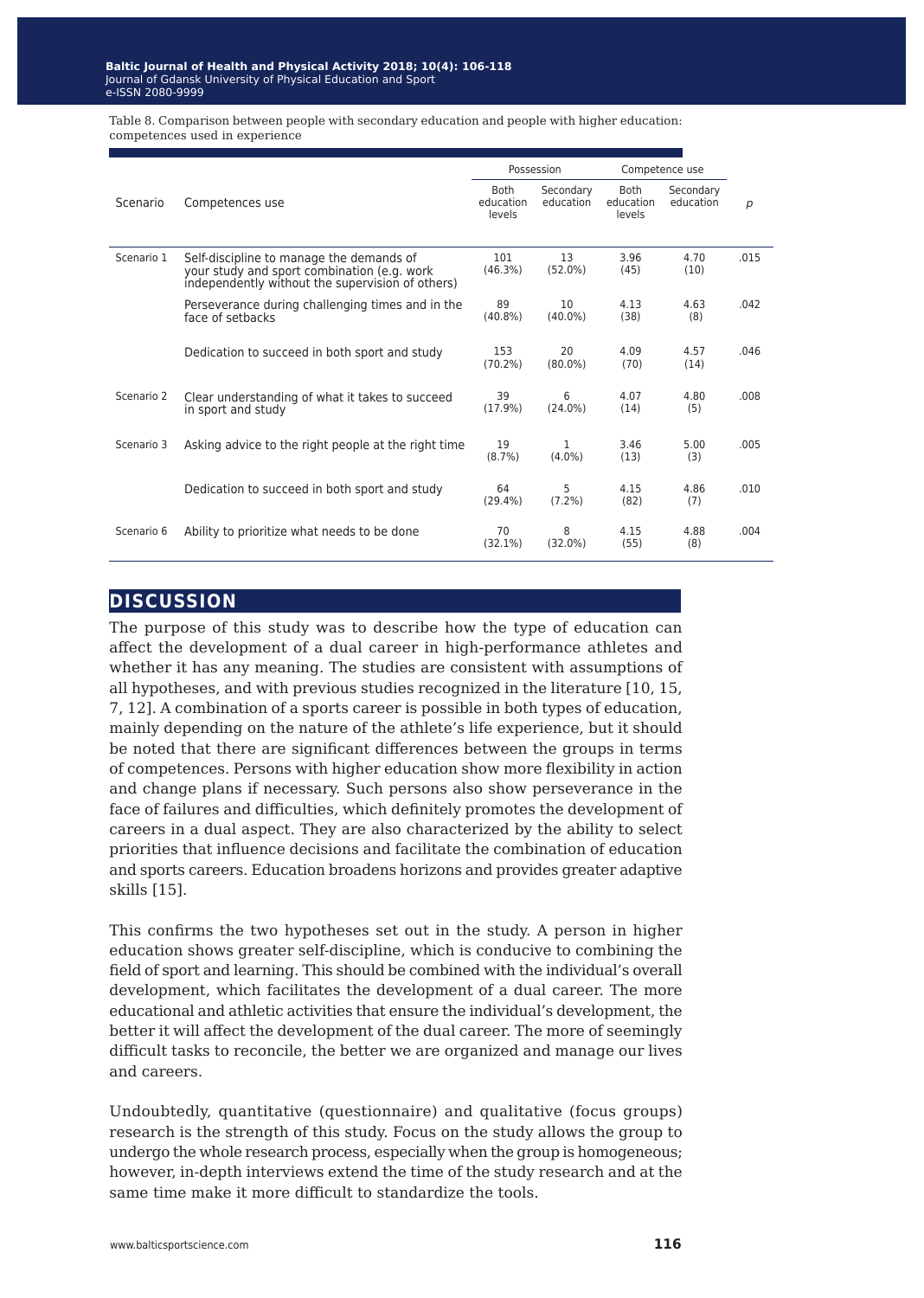The needing for a dual career and promoting it among athletes has many benefits. It provides athletes with health benefits and balanced lifestyle. It positively influences the self-regulation process. It facilitates adaptation to life after sport, preventing an identity crisis, giving better prospects for employment as a result of e.g. extended education.

#### **limitations**

One of the major limitations of the study was a relatively small sample of university students; therefore, the findings cannot be generalized to the population of students without some reservation. In addition, the design of this study was cross-sectional, and therefore it is not possible to draw reliable conclusions about cause and effect. Moreover, all test data are based on selfreport, and the same result can be affected by a typical method of error. In this study, possible cognitive disorders (e.g. the level of intelligence, attention focus, attention span), the family and social situation (e.g. financial status of the family, number of siblings, housing) were not controlled. Future research should use longitudinal designs to control the more interfering variables and use more elaborate and appropriate measures to assess the directionality between the concepts.

#### **conclusions**

To the Authors' knowledge, this is the first study related to this topic which concerns a particularly large but fairly well-defined in terms of demographics group in the society, mainly of university professional athletes. Therefore, the paper adds to the existing literature. The instruments and measures used in the present study have been standardized and showed adequate validity and reliability.

#### **references**

- [1] Ryba V, Tatiana Aunola K, Kalaja S, Selänne H, Ronkainen JN, Nurmi JR. A new perspective on adolescent athletes' transition into upper secondary school: A longitudinal mixed methods study protocol. Cogent Psychol. 2016;3:2-3. <https://doi.org/10.1080/23311908.2016.1142412>
- [2] Graydon J. Self-confidence and self-esteem in physical education and sport'. In: Clarke G, Humberstone B, eds. Researching women and sport. London: Macmillan; 1997. [https://doi.org/10.1007/978-1-349-](https://doi.org/10.1007/978-1-349-25317-3_5) [25317-3\\_5](https://doi.org/10.1007/978-1-349-25317-3_5)
- [3] Christensen MK, Sorensen JK. Sport or school? Dreams and dilemmas for talented young Danish football players. Eur Phys Educ Rev. 2019;15:115-133.<https://doi.org/10.1177/1356336X09105214>
- [4] Duda JL. Goal Perspectives, participation and persistence in sport. Int J Sport Psychol. 1989;20:42-56 . [5] Fairclough S, Stratton G, Baldwin G. The contribution of secondary school physical education to lifetime
- physical activity. Eur Phys Educ Rev. 2002;8(1):69-84.<https://doi.org/10.1177/1356336X020081005>
- [6] O'Neill M, Allen B, Calder AM. Pressures to perform: An interview study of Australian high performance school-age athletes' perceptions of balancing their school and sporting lives. Perform Enhanc Health. 2013;2:87-93.<https://doi.org/10.1016/j.peh.2013.06.001>
- [7] Stambulova NB, Engström C, Franck A, Linnér L, Lindahl K. Searching for an optimal balance: Dual career experiences of Swedish adolescent athletes. Psychol Sport Exerc. 2015;21:4-14. [https://doi.](https://doi.org/10.1016/j.psychsport.2014.08.009) [org/10.1016/j.psychsport.2014.08.009](https://doi.org/10.1016/j.psychsport.2014.08.009)
- [8] Aquilina D, Henry I. Elite athletes and university education in Europe: A review of policy and practice in higher education in the European Union Member States. Int J Sport Policy Politics. 2010;2:25-47. <https://doi.org/10.1080/19406941003634024>
- [9] Brandão MRF, Vieira LF. Athletes' careers in Brazil: Research and application in the land of ginga. In: Stambulova N, Ryba TV, eds. Athletes' careers across cultures. 2013, 43-52.
- [10] Cosh S, Tully PJ. "All I have to do is pass": A discursive analysis of student athletes' talk about prioritising sport to the detriment of education to overcome stressors encountered in combining elite sport and tertiary education. Psychol Sport Exerc. 2014;15:180-189. [https://doi.org/10.1016/j.](https://doi.org/10.1016/j.psychsport.2013.10.015) [psychsport.2013.10.015](https://doi.org/10.1016/j.psychsport.2013.10.015)
- [11] Baron-Thiene A, Alfermann D. Personal characteristics as predictors for dual career dropout versus continuation ‒ A prospective study of adolescent athletes from German elite sport schools. Psychol Sport Exerc. 2015;21:42-49. <https://doi.org/10.1016/j.psychsport.2015.04.006>